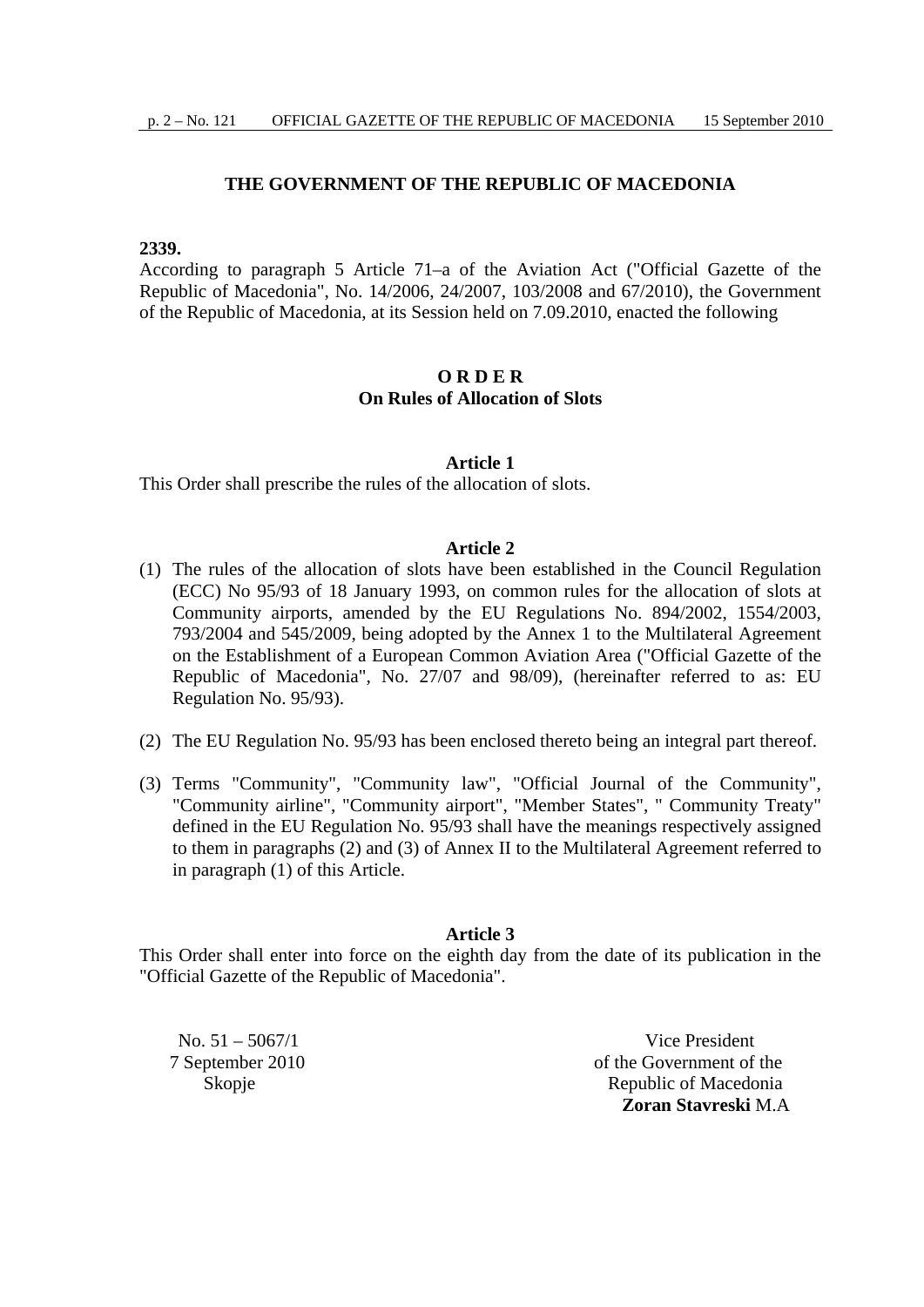**This document is meant purely as a documentation tool and the institutions do not assume any liability for its contents**

# ► **B** COUNCIL REGULATION (EEC) No 95/93

# **of 18 January 1993**

# **on common rules for the allocation of slots at Community airports**

(OJ L 14, 22.1.1993, p. 1)

# Amended by:

## Official Journal

|                          |                                                                                                     | No | page | date      |
|--------------------------|-----------------------------------------------------------------------------------------------------|----|------|-----------|
| $\blacktriangleright$ M1 | Regulation (EC) No 894/2002 of the European Parliament and of the L 142<br>Council of 27 May 2002   |    | 3    | 31.5.2002 |
| $>$ M2                   | Regulation (EC) No 1554/2003 of the European Parliament and of the L 221<br>Council of 22 July 2003 |    |      | 4.9.2003  |
| $\blacktriangleright$ M3 | Regulation (EC) No 793/2004 of the European Parliament and of the L 138<br>Council of 21 April 2004 |    | 50   | 30.4.2004 |
| $\blacktriangleright$ M4 | Regulation (EC) No 545/2009 of the European Parliament and of the L 167<br>Council of 18 June 2009  |    | 24   | 29.6.2009 |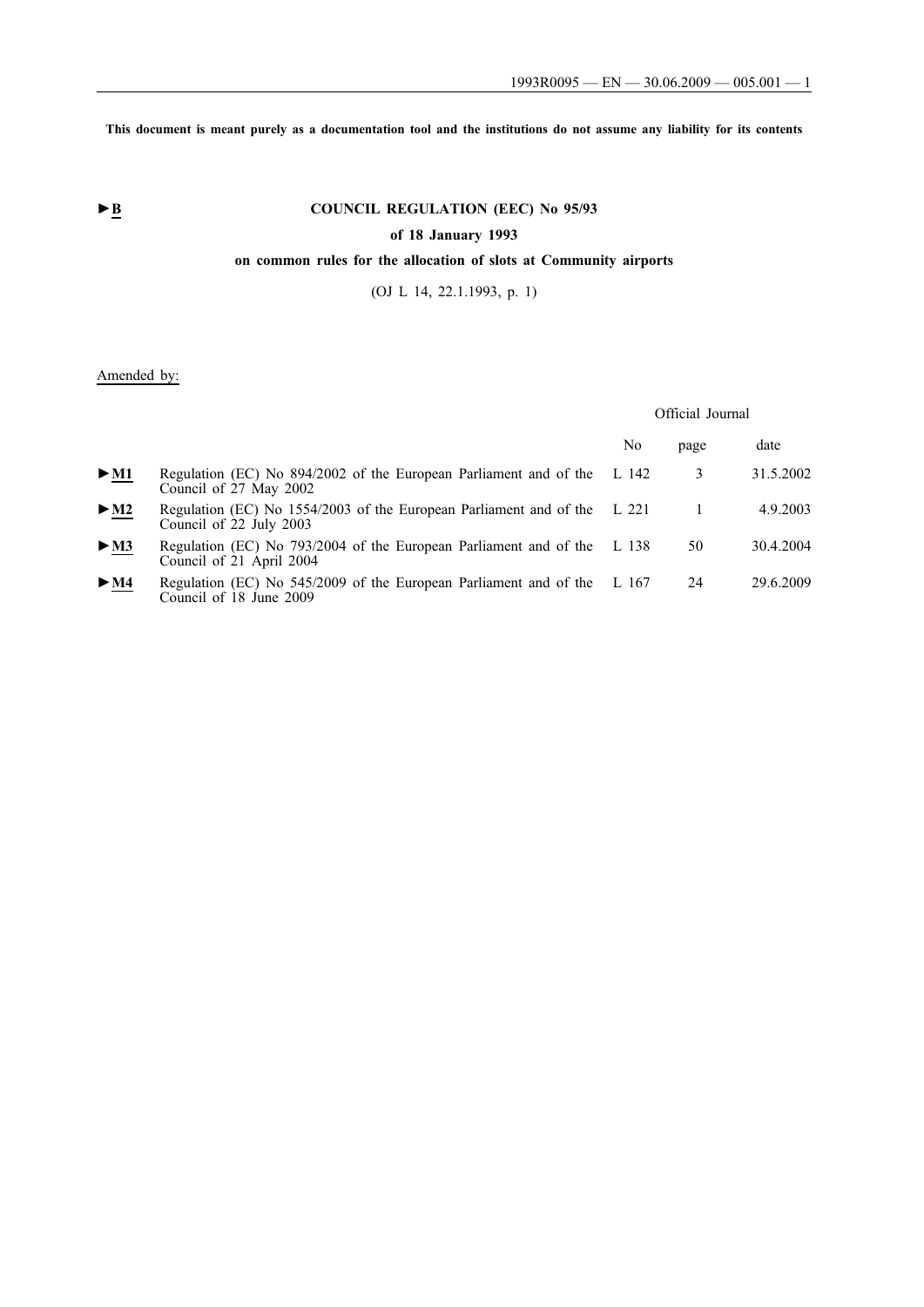## **COUNCIL REGULATION (EEC) No 95/93**

#### **of 18 January 1993**

#### **on common rules for the allocation of slots at Community airports**

THE COUNCIL OF THE EUROPEAN COMMUNITIES,

Having regard to the Treaty establishing the European Economic Community, and in particular Article 84 (2) thereof,

Having regard to the proposal from the Commission  $(1)$ ,

Having regard to the opinion of the European Parliament  $(2)$ ,

Having regard to the opinion of the Economic and Social Committee  $(3)$ ,

Whereas there is a growing imbalance between the expansion of the air transport system in Europe and the availability of adequate airport infrastructure to meet that demand; whereas there is, as a result, an increasing number of congested airports in the Community;

Whereas the allocation of slots at congested airports should be based on neutral, transparent and non-discriminatory rules;

Whereas the requirement of neutrality is best guaranteed when the decision to coordinate an airport is taken by the Member State responsible for that airport on the basis of objective criteria;

Whereas under certain conditions, in order to facilitate operations, it is desirable that a Member State should be able to designate an airport as coordinated provided that principles of transparency, neutrality and nondiscrimination are met;

Whereas the Member State responsible for the coordinated airport should ensure the appointment of a coordinator whose neutrality should be unquestioned;

Whereas transparency of information is an essential element for ensuring an objective procedure for slot allocation;

Whereas the principles governing the existing system of slot allocation could be the basis of this Regulation provided that this system evolves in harmony with the evolution of new transport developments in the Community;

Whereas it is Community policy to facilitate competition and to encourage entrance into the market, as provided for in Council Regulation (EEC) No 2408/92 of 23 July 1992 on access for Community air carriers to intra-Community air routes (4), and whereas these objectives require strong support for carriers who intend to start operations on intra-Community routes;

Whereas the existing system makes provision for grandfather rights;

Whereas there should also be provisions to allow new entrants into the Community market;

Whereas it is necessary to make special provisions, under limited circumstances, for the maintenance of adequate domestic air services to regions of the Member State concerned;

Whereas it is also necessary to avoid situations where, owing to a lack of available slots, the benefits of liberalization are unevenly spread and competition is distorted;

Whereas it is desirable to make the best use of the existing slots in order to meet the objectives set out above;

# **▼B**

<sup>(1)</sup> OJ No C 43, 19.2.1991, p. 3.

<sup>(2)</sup> OJ No C 13, 20.1.1992, p. 446.

<sup>(3)</sup> OJ No C 339, 31.12.1991, p. 41.

<sup>(4)</sup> OJ No L 240, 24.8.1992, p. 8.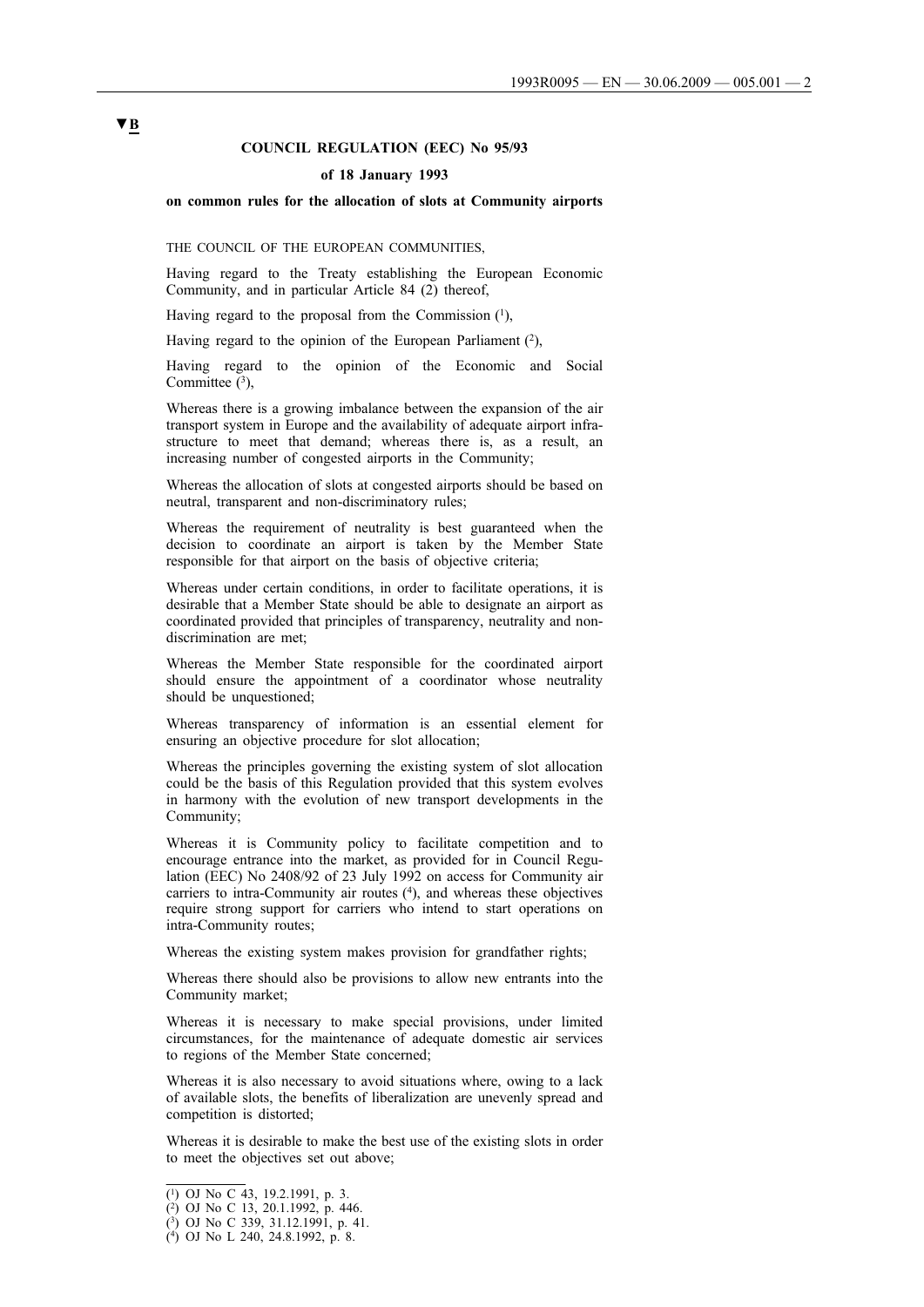Whereas it is desirable that third countries offer Community carriers equivalent treatment;

Whereas the application of the provisions of this Regulation shall be without prejudice to the competition rules on the Treaty, in particular Articles 85 and 86;

Whereas arrangements for greater cooperation over the use of Gibraltar airport were agreed in London on 2 December 1987 by the Kingdom of Spain and the United Kingdom in a joint declaration by the Ministers of Foreign Affairs of the two countries, and such arrangements have yet to come into operation;

Whereas this Regulation should be reviewed after a fixed period of operation to assess its functioning,

#### HAS ADOPTED THIS REGULATION:

## *Article 1*

## **Scope**

#### **▼M3**

1. This Regulation shall apply to Community airports.

**▼B**

2. The application of this Regulation to the airport of Gibraltar is understood to be without prejudice to the respective legal positions of the Kingdom of Spain and the United Kingdom with regard to the dispute over sovereignty over the territory in which the airport is situated.

3. Application of the provisions of this Regulation to Gibraltar airport shall be suspended until the arrangements in the joint declarations made by the Foreign Ministers of the Kingdom of Spain and the United Kingdom on 2 December 1987 have come into operation. The Governments of Spain and the United Kingdom will so inform the Council of that date.

#### *Article 2*

#### **Definitions**

For the purpose of this Regulation:

#### **▼M3**

- (a) 'slot' shall mean the permission given by a coordinator in accordance with this Regulation to use the full range of airport infrastructure necessary to operate an air service at a coordinated airport on a specific date and time for the purpose of landing or take-off as allocated by a coordinator in accordance with this Regulation;
- (b) 'new entrant' shall mean:
	- (i) an air carrier requesting, as part of a series of slots, a slot at an airport on any day, where, if the carrier's request were accepted, it would in total hold fewer than five slots at that airport on that day, or
	- (ii) an air carrier requesting a series of slots for a non-stop scheduled passenger service between two Community airports where at most two other air carriers operate the same non-stop scheduled service between these airports or airport systems on that day, where, if the air carrier's request were accepted, the air carrier would nonetheless hold fewer than five slots at that airport on that day for that non-stop service, or

# **▼B**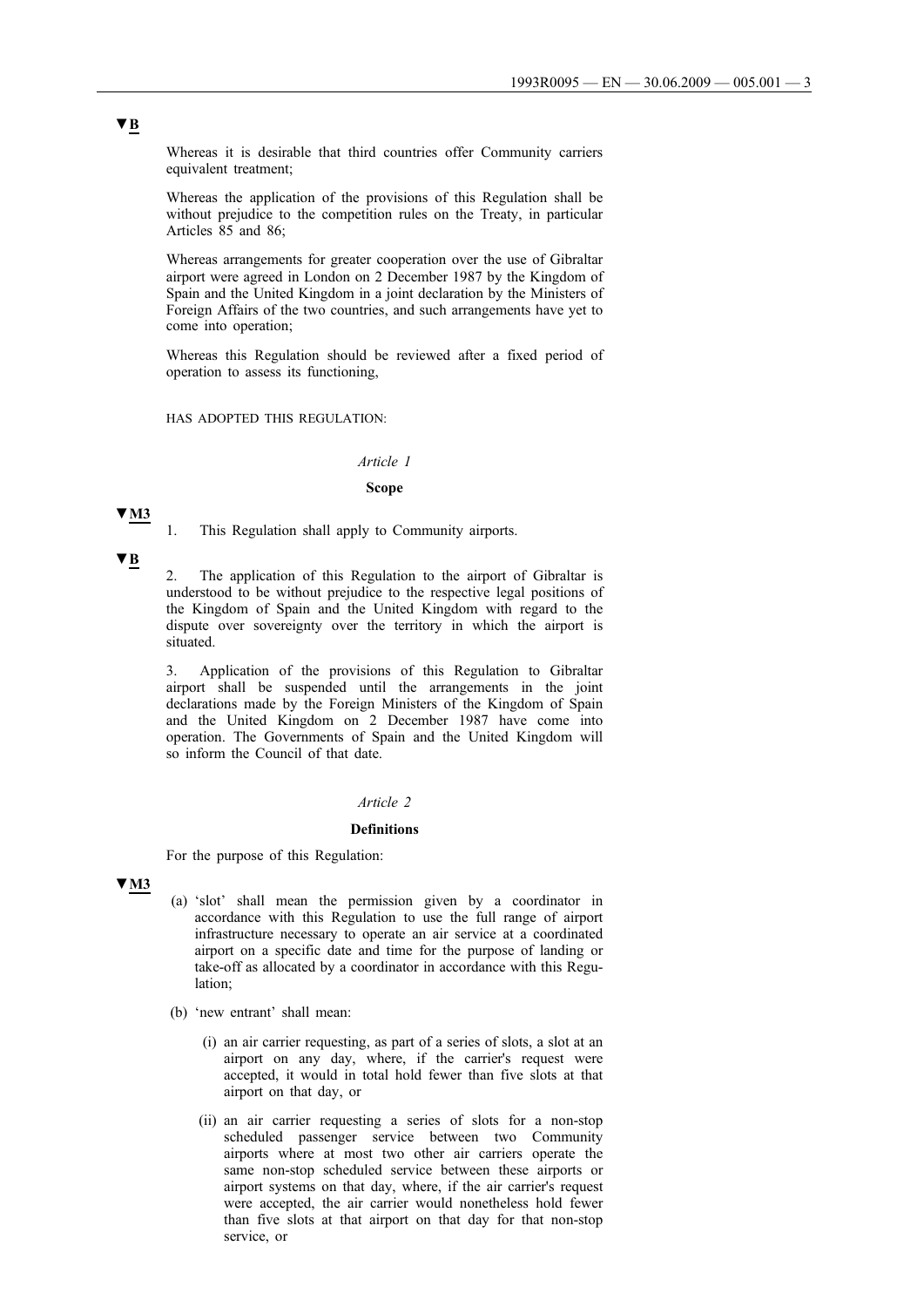(iii) an air carrier requesting a series of slots at an airport for a non-stop scheduled passenger service between that airport and a regional airport where no other air carrier operates a direct scheduled passenger service between these airports or airport systems on that day, where, if the air carrier's request were accepted, the air carrier would nonetheless hold fewer than five slots at that airport on that day for that non-stop service.

An air carrier holding more than 5 % of the total slots available on the day in question at a particular airport, or more than 4 % of the total slots available on the day in question in an airport system of which that airport forms part, shall not be considered as a new entrant at that airport;

- (c) 'direct air service' shall mean a service between two airports including stopovers with the same aircraft and same flight number;
- (d) 'scheduling period' shall mean either the summer or winter season as used in the schedules of air carriers;
- (e) 'Community air carrier' shall mean an air carrier with a valid operating licence issued by a Member State in accordance with Council Regulation (EEC) No 2407/92 of 23 July 1992 on licensing of air carriers  $(1)$ ;

**▼M3**

**▼B**

- (f) (i) 'air carrier' shall mean an air transport undertaking holding a valid operating licence or equivalent at the latest on 31 January for the following summer season or on 31 August for the following winter season. For the purpose of Articles 4, 8, 8a and 10, the definition of air carrier shall also include business aviation operators, when they operate according to a schedule; for the purposes of Articles 7 and 14; the definition of air carrier shall also include all civil aircraft operators;
	- (ii) 'group of air carriers' shall mean two or more air carriers which together perform joint operations, franchise operations or code-sharing for the purpose of operating a specific air service;
- (g) 'coordinated airport' shall mean any airport where, in order to land or take off, it is necessary for an air carrier or any other aircraft operator to have been allocated a slot by a coordinator, with the exception of State flights, emergency landings and humanitarian flights;
- **▼B**
- (h) 'airport system' shall mean two or more airports grouped together and serving the same city or conurbation, as indicated in Annex II to Regulation (EEC) No 2408/92;
- **▼M3**
- (i) 'schedules facilitated airport' shall mean an airport where there is potential for congestion at some periods of the day, week or year which is amenable to resolution by voluntary cooperation between air carriers and where a schedules facilitator has been appointed to facilitate the operations of air carriers operating services or intending to operate services at that airport;
- (j) 'managing body of an airport' shall mean the body which, in conjunction with other activities or otherwise, has the task under national laws or regulations of administering and managing the airport facilities and coordinating and controlling the activities of the various operators present at the airport or within the airport system concerned;

<sup>(1)</sup> OJ No L 240, 24.8.1992, p. 1.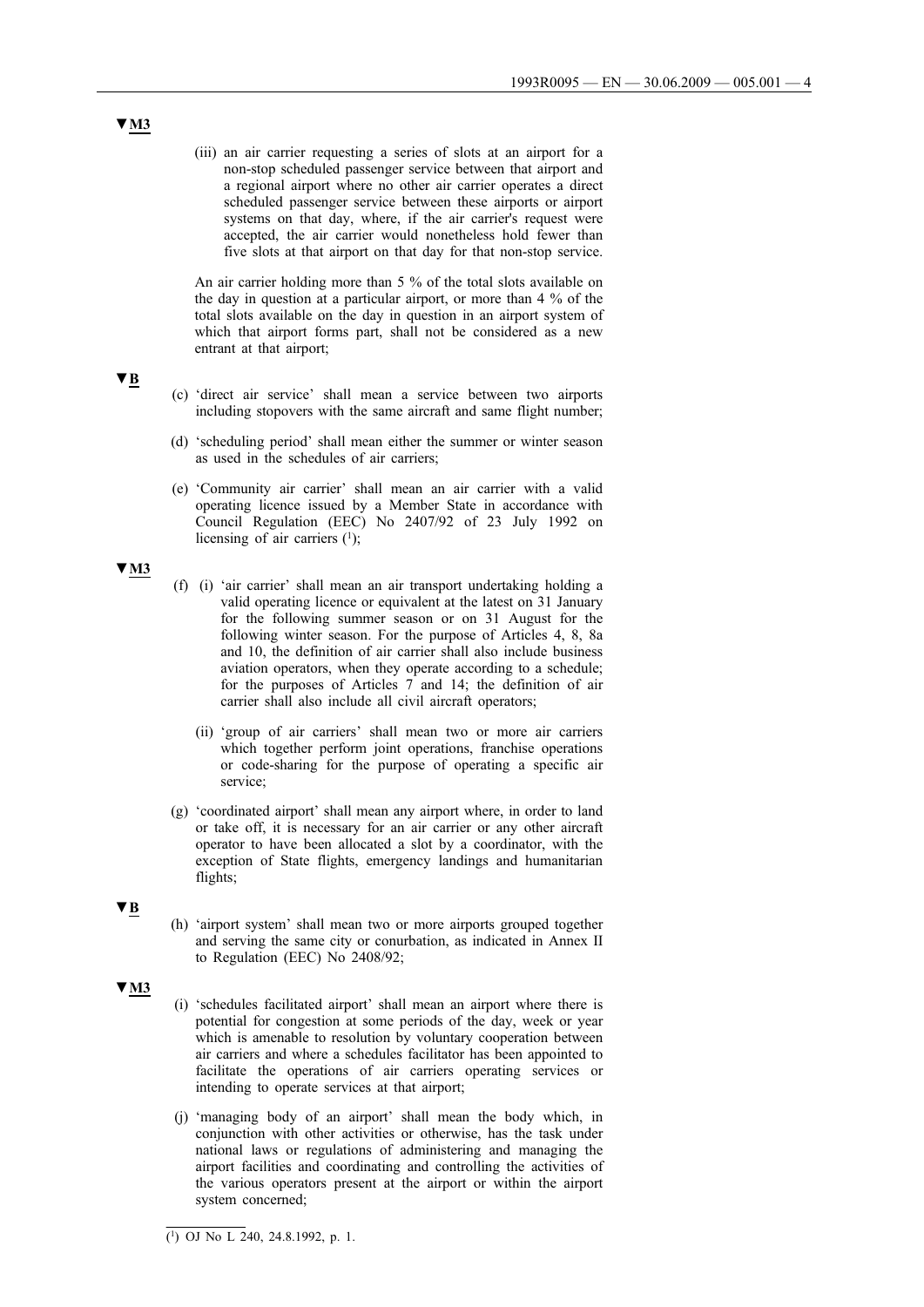- (k) 'series of slots' shall mean at least five slots having been requested for the same time on the same day of the week regularly in the same scheduling period and allocated in that way or, if that is not possible, allocated at approximately the same time;
- (l) 'business aviation' shall mean that sector of general aviation which concerns the operation or use of aircraft by companies for the carriage of passengers or goods as an aid to the conduct of their business, where the aircraft are flown for purposes generally considered not for public hire and are piloted by individuals having, at a minimum, a valid commercial pilot license with an instrument rating;
- (m) 'coordination parameters' shall mean the expression in operational terms of all the capacity available for slot allocation at an airport during each coordination period, reflecting all technical, operational and environmental factors that affect the performance of the airport infrastructure and its different sub-systems.

# **▼B**

**▼M3**

#### *Article 3*

#### **Conditions for airport coordination**

- 1. (a) A Member State shall be under no obligation to designate any airport as schedules facilitated or coordinated save in accordance with the provisions of this Article.
	- (b) A Member State shall not designate an airport as coordinated save in accordance with the provisions of paragraph 3.

# **▼B**

2. A Member State may, however, provide for any airport to be designated as a **►M3** schedules facilitated airport ◄ provided that principles of transparency, neutrality and non-discrimination are met.

## **▼M3**

The Member State responsible shall ensure that a thorough capacity analysis is carried out at an airport with no designation status or at a schedules facilitated airport by the managing body of that airport or by any other competent body when that Member State considers it necessary, or within six months:

- (i) following a written request from air carriers representing more than half of the operations at an airport or from the managing body of the airport when either considers that capacity is insufficient for actual or planned operations at certain periods; or
- (ii) upon request from the Commission, in particular where an airport is in reality accessible only for air carriers that have been allocated slots or where air carriers and in particular new entrants encounter serious problems in securing landing and take off possibilities at the airport in question.

This analysis, based on commonly recognised methods, shall determine any shortfall in capacity, taking into account environmental constraints at the airport in question. The analysis shall consider the possibilities of overcoming such shortfall through new or modified infrastructure, operational changes, or any other change, and the time frame envisaged to resolve the problems. It shall be updated if paragraph 5 has been invoked, or when there are changes at the airport influencing significantly its capacity and capacity usage. Both the analysis and the method used shall be made available to the parties having requested the analysis and, upon request, to other interested parties. The analysis shall be communicated to the Commission at the same time.

4. On the basis of the analysis, the Member State shall consult on the capacity situation at the airport with the managing body of the airport,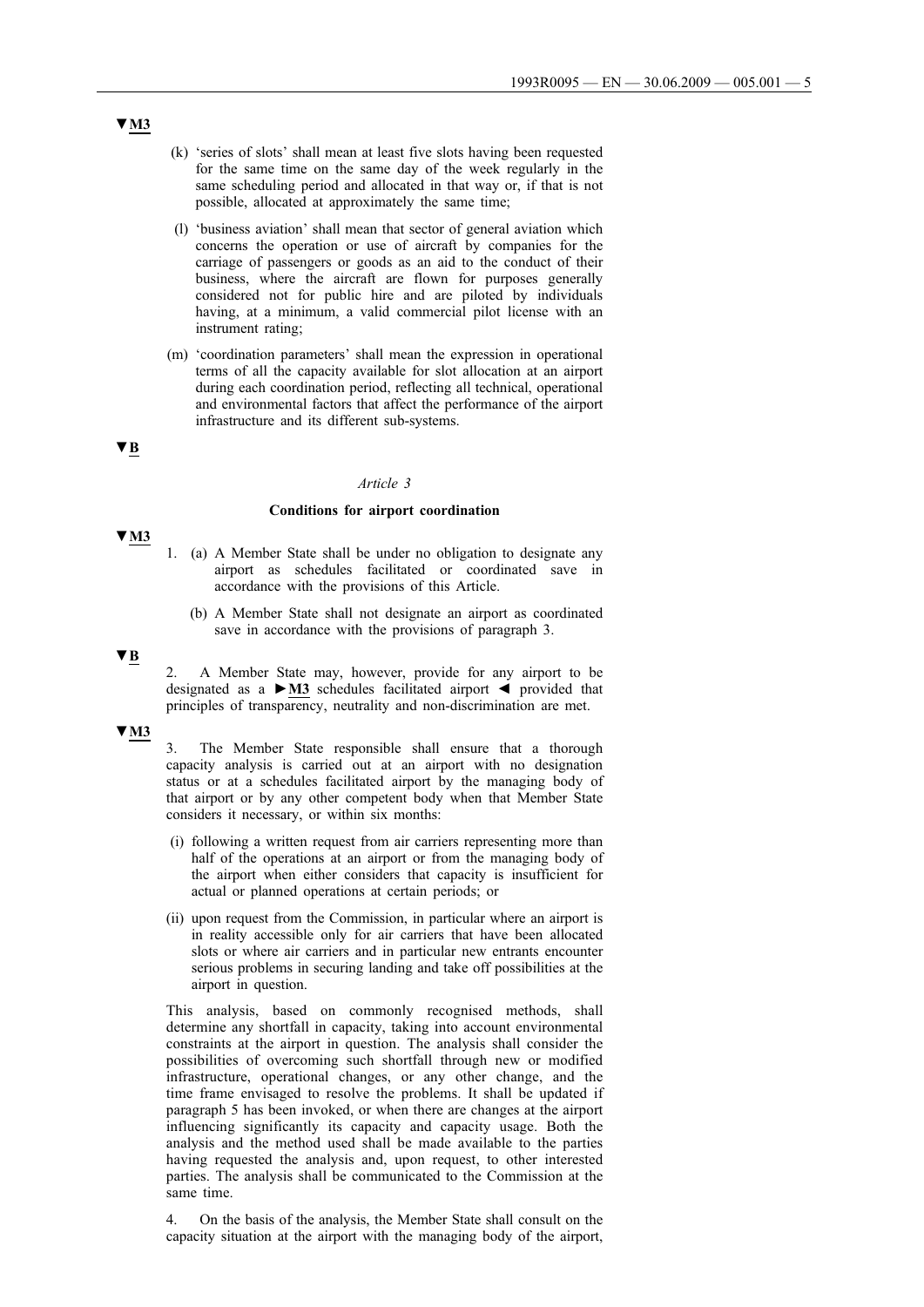the air carriers using the airport regularly, their representative organisations, representatives of general aviation using the airport regularly and air traffic control authorities.

5. Where capacity problems occur for at least one scheduling period, the Member State shall ensure that the airport is designated as coordinated for the relevant periods only if:

- (a) the shortfall is of such a serious nature that significant delays cannot be avoided at the airport, and
- (b) there are no possibilities of resolving these problems in the short term.

6. By way of derogation from paragraph 5, Member States may, in exceptional circumstances, designate as coordinated the airports affected for the appropriate period.

**▼B**

**►M3** 7. ◄ When a capacity sufficient to meet actual or planned operations is provided at a **►M3** coordinated airport ◄, its desgination as a fully coordinated airport shall be lifted.

#### *Article 4*

## **▼M3**

## **The schedules facilitator and the coordinator**

1. The Member State responsible for a schedules facilitated or coordinated airport shall ensure the appointment of a qualified natural or legal person as schedules facilitator or airport coordinator respectively after having consulted the air carriers using the airport regularly, their representative organisations and the managing body of the airport and the coordination committee, where such a committee exists. The same schedules facilitator or coordinator may be appointed for more than one airport.

The Member State responsible for a schedules facilitated or coordinated airport shall ensure:

- (a) that at a schedules facilitated airport, the schedules facilitator acts under this Regulation in an independent, neutral, non-discriminatory and transparent manner;
- (b) the independence of the coordinator at a coordinated airport by separating the coordinator functionally from any single interested party. The system of financing the coordinators' activities shall be such as to guarantee the coordinator's independent status;
- (c) that the coordinator acts according to this Regulation in a neutral, non-discriminatory and transparent way.

3. The schedules facilitator and the coordinator shall participate in such international scheduling conferences of air carriers as are permitted by Community law.

The schedules facilitator shall advise air carriers and recommend alternative arrival and/or departure times when congestion is likely to occur.

5. The coordinator shall be the sole person responsible for the allocation of slots. He shall allocate the slots in accordance with the provisions of this Regulation and shall make provision so that, in an emergency, slots can also be allocated outside office hours.

6. The schedules facilitator shall monitor the conformity of air carriers' operations with the schedules recommended to them. The coordinator shall monitor the conformity of air carriers' operations with the slots allocated to them. These conformity checks shall be carried out in cooperation with the managing body of the airport and with the air traffic control authorities and shall take into account the time and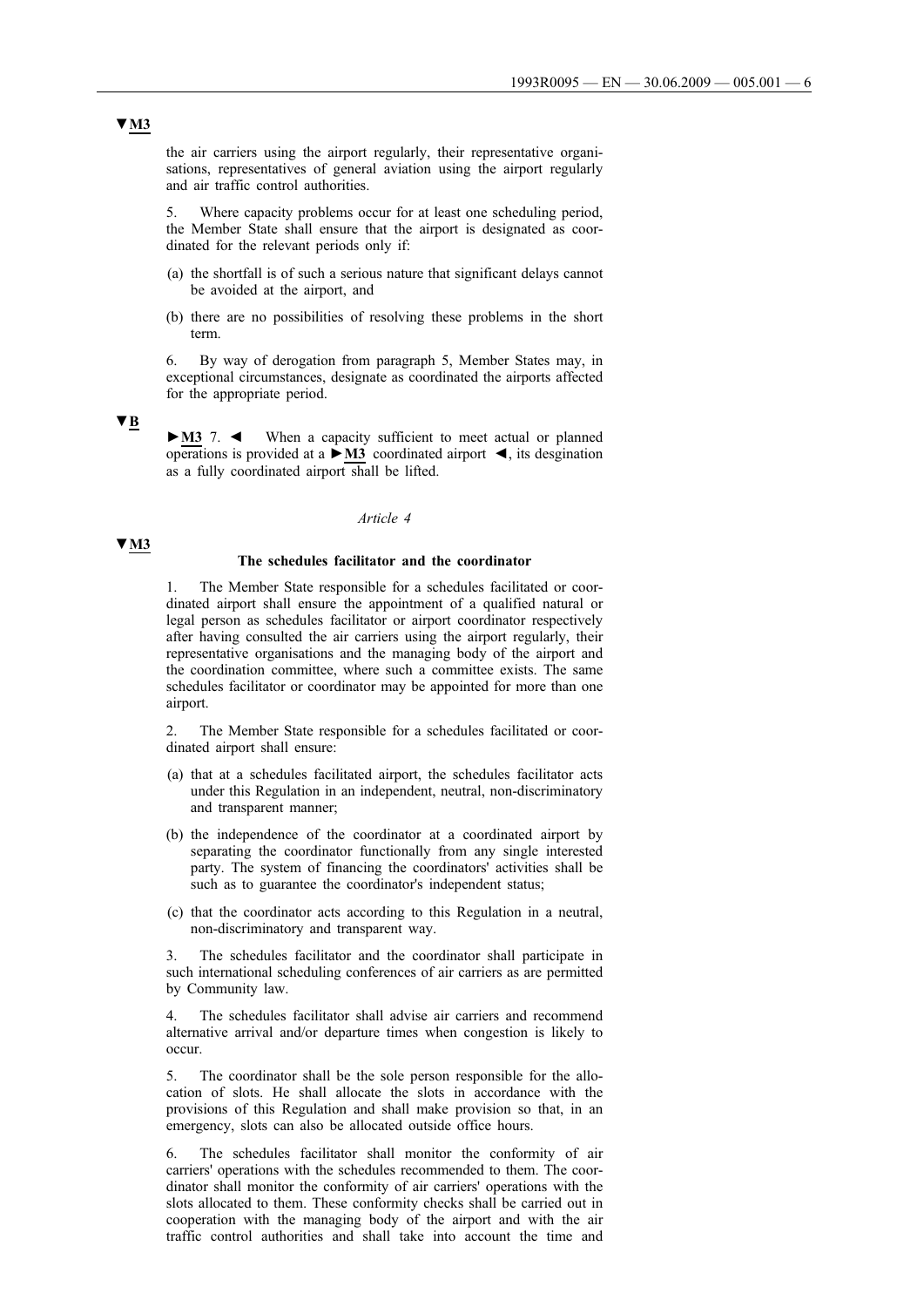other relevant parameters relating to the airport concerned. The coordinator shall submit on request to the Member States concerned and to the Commission an annual activity report, concerning, in particular, the application of Articles 8a and 14, as well as any complaints regarding the application of Articles 8 and 10 submitted to the coordination committee and the steps taken to resolve them.

7. All schedules facilitators and coordinators shall cooperate to detect inconsistencies in schedules.

## **▼B**

**►M3** 8. ◄ **►M3** The coordinator shall on request and within a reasonable time make available free of charge for review to interested parties, in particular to members or observers of the coordination committee, either in written form or in any other easily accessible form, the following information:  $\triangleleft$ 

- (a) historical slots by airline, chronologically, for all air carriers at the airport,
- (b) requested slots (initial submissions), by air carriers and chronologically, for all air carriers,
- (c) all allocated slots, and outstanding slot requests, listed individually in chronologcial order, by air carriers, for all air carriers,
- (d) remaining available slots,
- (e) full details on the criteria being used in the allocation.

## **▼M3**

9. The information referred to in paragraph 8 shall be made available at the latest at the time of the relevant scheduling conferences and as appropriate during the conferences and thereafter. On request, the coordinator shall provide such information in a summarised format. A costrelated fee may be charged for the provision of such summarised information.

10. Where relevant and generally accepted schedules information standards are available, the schedules facilitator, the coordinator and the air carriers shall apply them provided that they comply with Community law.

#### *Article 5*

#### **Coordination committee**

1. At a coordinated airport, the Member State responsible shall ensure that a coordination committee is set up. The same coordination committee may be designated for more than one airport. Membership of this committee shall be open at least to the air carriers using the airport (s) in question regularly and their representative organisations, the managing body of the airport concerned, the relevant air traffic control authorities and the representatives of general aviation using the airport regularly.

The tasks of the coordination committee shall be:

- (a) to make proposals concerning or advise the coordinator and/or the Member State on:
	- the possibilities for increasing the capacity of the airport determined in accordance with Article 3 or for improving its usage;
	- the coordination parameters to be determined in accordance with Article 6;
	- the methods of monitoring the use of allocated slots;
	- local guidelines for the allocation of slots or the monitoring of the use of allocated slots, taking into account, inter alia, possible environmental concerns, as provided for in Article 8(5);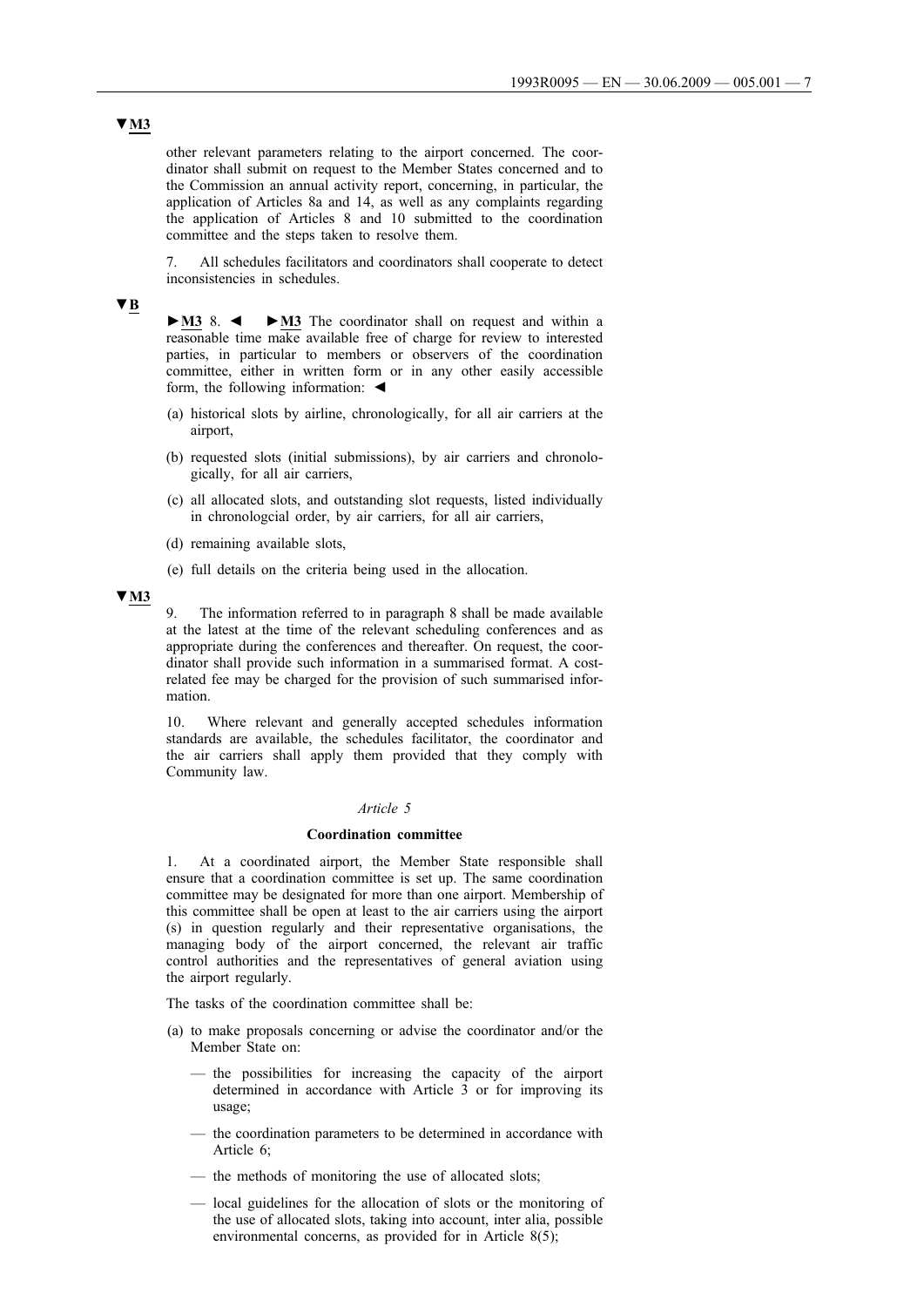- improvements to traffic conditions prevailing at the airport in question;
- serious problems encountered by new entrants, as provided for in Article 10(9);
- all questions relating to the capacity of the airport;
- (b) to mediate between all parties concerned on complaints on the allocation of slots, as provided for in Article 11.

2. Member State representatives and the coordinator shall be invited to the meetings of the coordination committee as observers.

3. The coordination committee shall draw up written rules of procedure covering, inter alia participation, elections, the frequency of meetings, and language(s) used. Any member of the coordination committee may propose local guidelines as provided for in Article 8 (5). At the request of the coordinator, the coordination committee shall discuss suggested local guidelines for the allocation of slots as well as those suggested for the monitoring of the use of allocated slots. A report of the discussions in the coordination committee shall be submitted to the Member State concerned with an indication of the respective positions stated within the committee.

#### *Article 6*

#### **Coordination parameters**

1. At a coordinated airport the Member State responsible shall ensure the determination of the parameters for slot allocation twice yearly, while taking account of all relevant technical, operational and environmental constraints as well as any changes thereto.

This exercise shall be based on an objective analysis of the possibilities of accommodating the air traffic, taking into account the different types of traffic at the airport, the airspace congestion likely to occur during the coordination period and the capacity situation.

The parameters shall be communicated to the airport coordinator in good time before the initial slot allocation takes place for the purpose of scheduling conferences.

2. For the purpose of the exercise referred to in paragraph 1, where the Member State does not do so, the coordinator shall define relevant coordination time intervals after consultation of the coordination committee and in conformity with the established capacity.

3. The determination of the parameters and the methodology used as well as any changes thereto shall be discussed in detail within the coordination committee with a view to increasing the capacity and number of slots available for allocation, before a final decision on the parameters for slot allocation is taken. All relevant documents shall be made available on request to interested parties.

#### *Article 7*

## **Information for schedules facilitators and coordinators**

1. Air carriers operating or intending to operate at a schedules facilitated or coordinated airport shall submit to the schedules facilitator or coordinator respectively all relevant information requested by them. All relevant information shall be provided in the format and within the time-limit specified by the schedules facilitator or coordinator. In particular, an air carrier shall inform the coordinator, at the time of the request for allocation, whether it would benefit from the status of new entrant, in accordance with Article 2(b), in respect of requested slots.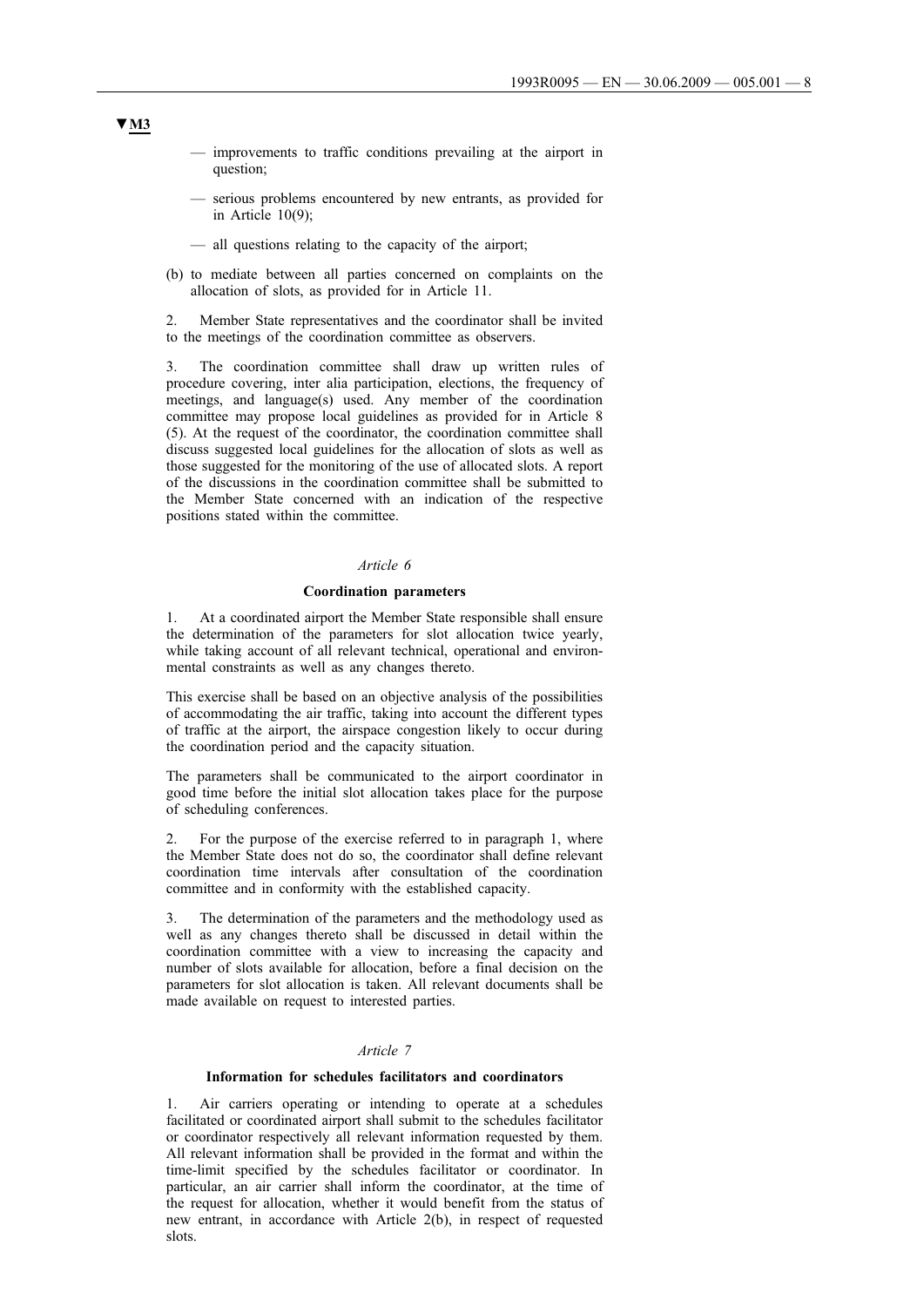For all other airports with no particular designation status, the managing body of the airport shall provide, when requested by a coordinator, any information in its possession about the planned services of air carriers.

2. Where an air carrier fails to provide the information referred to in paragraph 1, unless it can satisfactorily demonstrate that mitigating circumstances exist, or provides false or misleading information, the coordinator shall not take into consideration the slot request or requests by that air carrier to which the missing, false or misleading information relates. The coordinator shall give that air carrier the opportunity to submit its observations.

The schedules facilitator or the coordinator, the managing body of the airport and the air traffic control authorities shall exchange all the information they require for the exercise of their respective duties, including flight data and slots.

## *Article 8*

#### **Process of slot allocation**

1. Series of slots are allocated from the slot pool to applicant carriers as permissions to use the airport infrastructure for the purpose of landing or take-off for the scheduling period for which they are requested, at the expiry of which they have to be returned to the slot pool as set up according to the provisions of Article 10.

2. Without prejudice to Articles 7, 8a, 9, 10(1) and 14, paragraph (1) of this Article shall not apply when the following conditions are satisfied:

- a series of slots has been used by an air carrier for the operation of scheduled and programmed non-scheduled air services, and
- that air carrier can demonstrate to the satisfaction of the coordinator that the series of slots in question has been operated, as cleared by the coordinator, by that air carrier for at least 80 % of the time during the scheduling period for which it has been allocated.

In such case that series of slots shall entitle the air carrier concerned to the same series of slots in the next equivalent scheduling period, if requested by that air carrier within the time-limit referred to in Article 7(1).

3. Without prejudice to Article 10(2), in a situation where all slot requests cannot be accommodated to the satisfaction of the air carriers concerned, preference shall be given to commercial air services and in particular to scheduled services and programmed non-scheduled air services. In the case of competing requests within the same category of services, priority shall be given for year round operations.

4. Re-timing of series of slots before the allocation of the remaining slots from the pool referred to in Article 10 to the other applicant air carriers shall be accepted only for operational reasons or if slot timings of applicant air carriers would be improved in relation to the timings initially requested. It shall not take effect prior to the express confirmation by the coordinator.

5. The coordinator shall also take into account additional rules and guidelines established by the air transport industry world-wide or Community-wide as well as local guidelines proposed by the coordination committee and approved by the Member State or any other competent body responsible for the airport in question, provided that such rules and guidelines do not affect the independent status of the coordinator, comply with Community law and aim at improving the efficient use of airport capacity. These rules shall be communicated by the Member State in question to the Commission.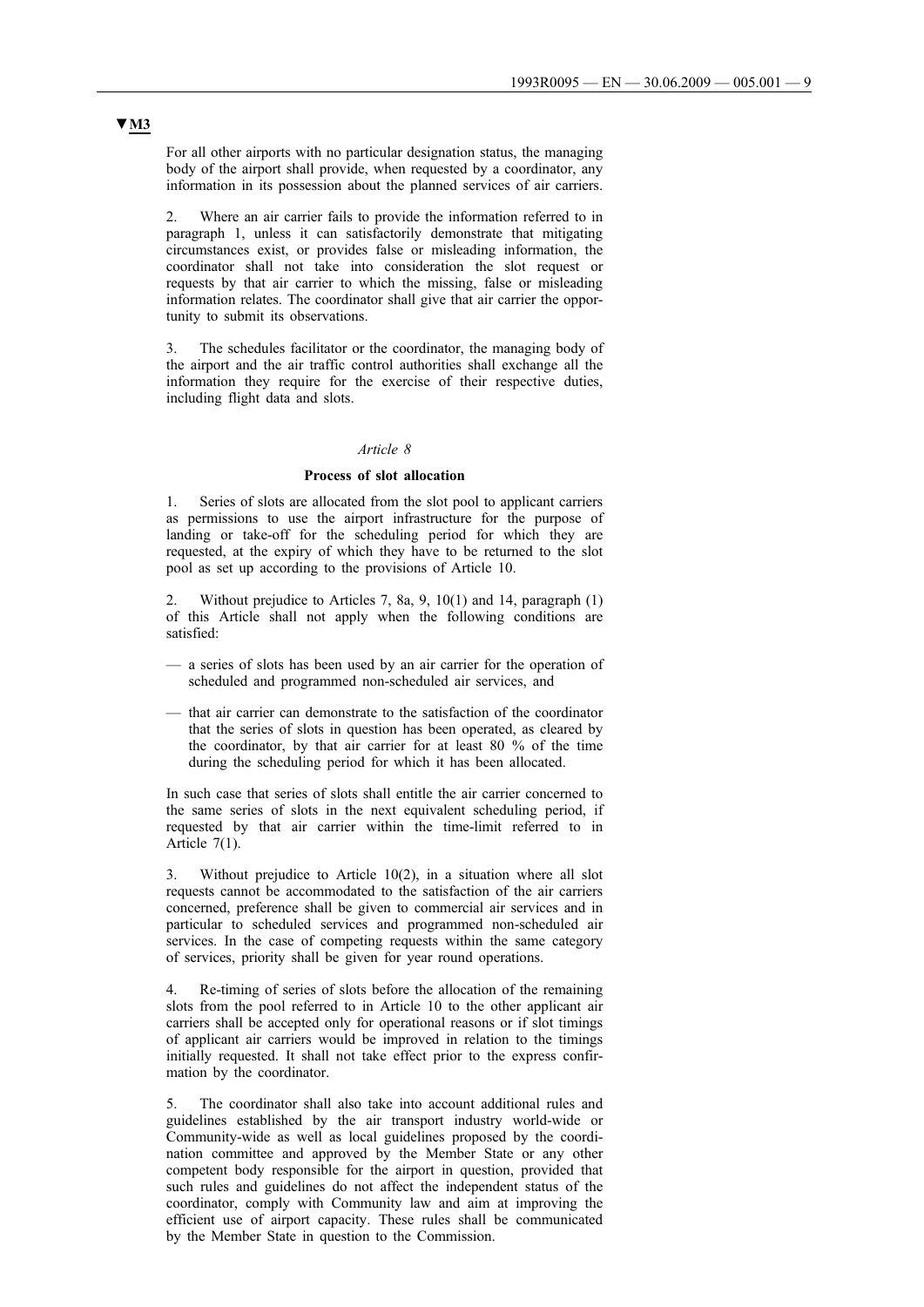6. If a requested slot cannot be accommodated, the coordinator shall inform the requesting air carrier of the reasons therefor and shall indicate the nearest available alternative slot.

7. The coordinator shall, in addition to the planned slot allocation for the scheduling period, endeavour to accommodate single slot requests with short notice for any type of aviation, including general aviation. To this end, slots remaining in the pool referred to in Article 10 after distribution among the applicant carriers and slots available at short notice may be used.

## *Article 8a*

#### **Slot mobility**

- 1. Slots may be:
- (a) transferred by an air carrier from one route or type of service to another route or type of service operated by that same air carrier;
- (b) transferred:
	- (i) between parent and subsidiary companies, and between subsidiaries of the same parent company,
	- (ii) as part of the acquisition of control over the capital of an air carrier,
	- (iii) in the case of a total or partial take-over when the slots are directly related to the air carrier taken over;
- (c) exchanged, one for one, between air carriers.

2. The transfers or exchanges referred to in paragraph 1 shall be notified to the coordinator and shall not take effect prior to the express confirmation by the coordinator. The coordinator shall decline to confirm the transfers or exchanges if they are not in conformity with the requirements of this Regulation and if the coordinator is not satisfied that:

- (a) airport operations would not be prejudiced, taking into account all technical, operational and environmental constraints;
- (b) limitations imposed according to Article 9 are respected;
- (c) a transfer of slots does not fall within the scope of paragraph 3.
- 3. (a) Slots allocated to a new entrant as defined in Article 2(b) may not be transferred as provided for in paragraph 1(b) of this Article for a period of two equivalent scheduling periods, except in the case of a legally authorised takeover of the activities of a bankrupt undertaking.
	- (b) Slots allocated to a new entrant as defined in Article 2(b)(ii) and (iii) may not be transferred to another route as provided for in paragraph 1(a) of this Article for a period of two equivalent scheduling periods unless the new entrant would have been treated with the same priority on the new route as on the initial route.
	- (c) Slots allocated to a new entrant as defined in Article 2(b) may not be exchanged as provided for in paragraph 1(c) of this Article for a period of two equivalent scheduling periods, except in order to improve the slot timings for these services in relation to the timings initially requested.

#### *Article 8b*

#### **Exclusion of compensation claims**

The entitlement to series of slots referred to in Article 8(2) shall not give rise to any claims for compensation in respect of any limitation,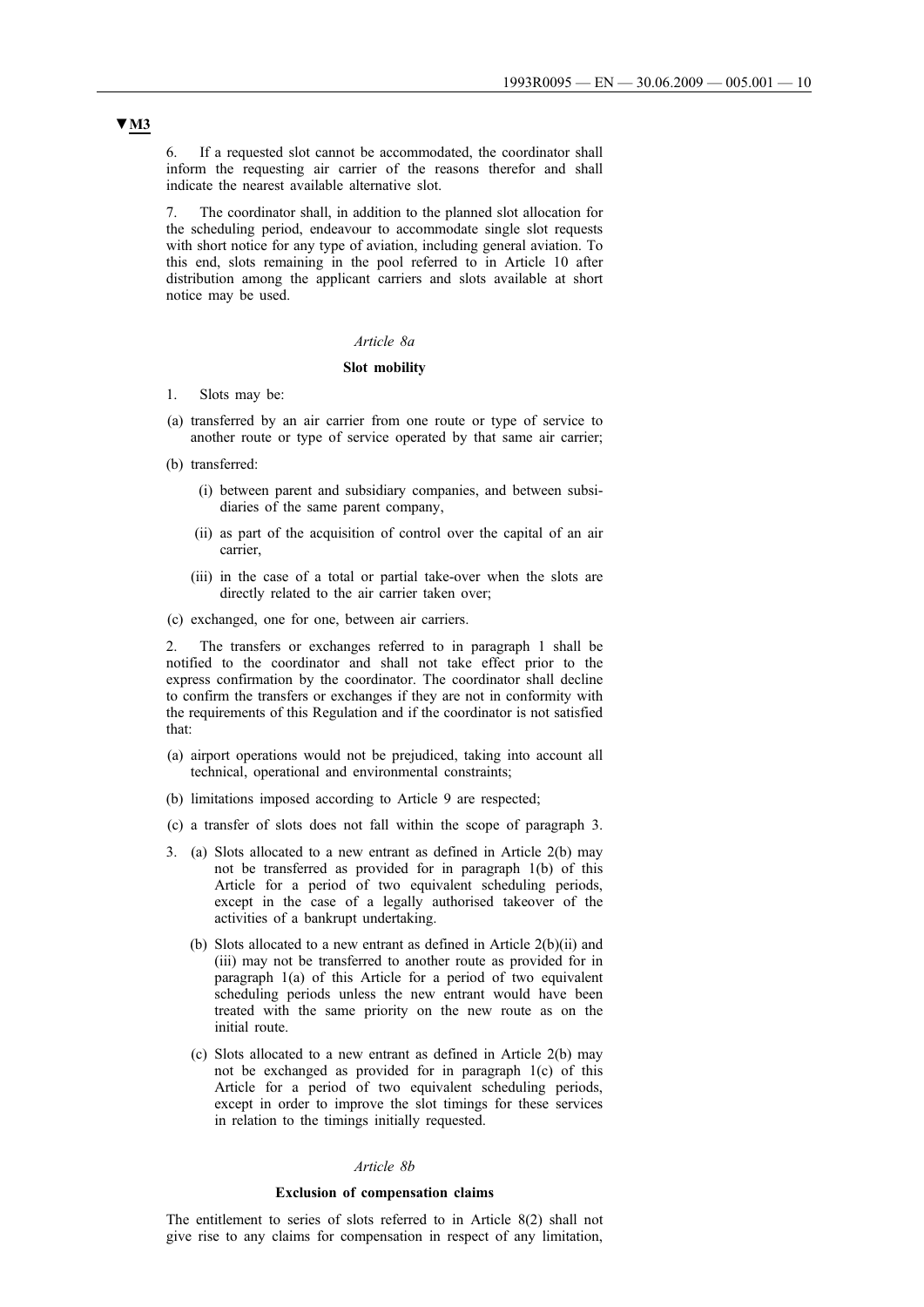restriction or elimination thereof imposed under Community law, in particular in application of the rules of the Treaty relating to air transport. This Regulation shall not affect the powers of public authorities to require the transfer of slots between air carriers and to direct how these are allocated pursuant to national competition law or to Articles 81 or 82 of the Treaty or Council Regulation (EEC) No 4064/89 of 21 December 1989 on the control of concentrations between undertakings (1). These transfers can only take place without monetary compensation.

#### *Article 9*

#### **Public service obligations**

1. Where public service obligations have been imposed on a route in accordance with Article 4 of Regulation (EEC) No 2408/92, a Member State may reserve at a coordinated airport the slots required for the operations envisaged on that route. If the reserved slots on the route concerned are not used, they shall be made available to any other air carrier interested in operating the route in accordance with the public service obligations, subject to paragraph 2. If no other carrier is interested in operating the route and the Member State concerned does not issue a call for tenders under Article 4(1)(d) of Regulation (EEC) No 2408/92, the slots shall either be reserved for another route subject to public service obligations or be returned to the pool.

The tender procedure established in Article  $4(1)(d)$  to (g) and  $4(1)$ (i) of Regulation (EEC) No 2408/92 shall be applied for the use of the slots referred to in paragraph 1 above if more than one Community air carrier is interested in serving the route and has not been able to obtain slots within one hour before or after the times requested from the coordinator.

#### *Article 10*

#### **Slot pool**

The coordinator shall set up a pool, which shall contain all the slots not allocated on the basis of Article 8(2) and 8(4). All new slot capacity determined pursuant to Article 3(3) shall be placed in the pool.

2. A series of slots that has been allocated to an air carrier for the operation of a scheduled or a programmed non-scheduled air service shall not entitle that air carrier to the same series of slots in the next equivalent scheduling period if the air carrier cannot demonstrate to the satisfaction of the coordinator that they have been operated, as cleared by the coordinator, by that air carrier for at least 80 % of the time during the scheduling period for which they have been allocated.

3. Slots allocated to an air carrier before 31 January for the following summer season, or before 31 August for the following winter season, but which are returned to the coordinator for reallocation before those dates shall not be taken into account for the purposes of the usage calculation.

If the 80 % usage of the series of slots cannot be demonstrated, all the slots constituting that series shall be placed in the slot pool, unless the non-utilisation can be justified on the basis of any of the following reasons:

- (a) unforeseeable and unavoidable circumstances outside the air carrier's control leading to:
	- grounding of the aircraft type generally used for the air service in question;

<sup>(1)</sup> OJ L 395, 30.12.1989, p. 1. Regulation as last amended by Regulation (EC) No 1310/97 (OJ L 180, 9.7.1997, p. 1).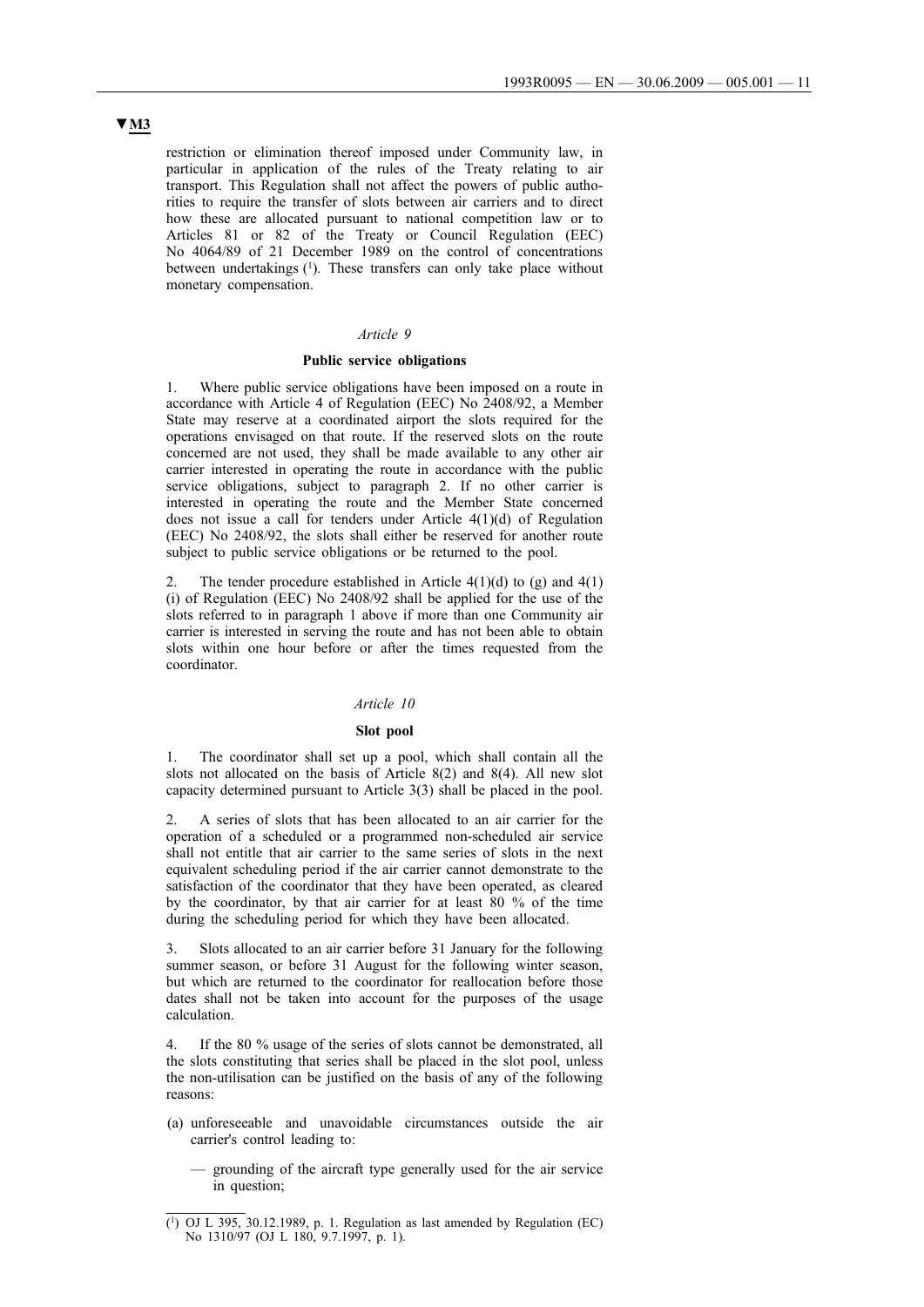- closure of an airport or airspace;
- serious disturbance of operations at the airports concerned, including those series of slots at other Community airports related to routes which have been affected by such disturbance, during a substantial part of the relevant scheduling period;
- (b) interruption of air services due to action intended to affect these services which makes it practically and/or technically impossible for the air carrier to carry out operations as planned;
- (c) serious financial damage for a Community air carrier concerned, with, as a result, the granting of a temporary license by the licensing authorities pending financial reorganisation of the air carrier in accordance with Article 5(5) of Regulation (EEC) No 2407/92;
- (d) judicial proceedings concerning the application of Article 9 for routes where public service obligations have been imposed according to Article 4 of Regulation (EEC) No 2408/92 resulting in the temporary suspension of the operation of such routes.

5. At the request of a Member State or on its own initiative the Commission shall examine the application of paragraph 4 by the coordinator of an airport falling within the scope of this Regulation.

It shall take a decision within two months of receipt of the request in accordance with the procedure referred to in Article 13(2).

6. Without prejudice to Article 8(2) of this Regulation and without prejudice to Article 8(1) of Regulation (EEC) No 2408/92, slots placed in the pool shall be distributed among applicant air carriers. 50 % of these slots shall first be allocated to new entrants unless requests by new entrants are less than 50 %. The coordinator shall treat the requests of new entrants and other carriers fairly, in accordance with the coordination periods of each scheduling day.

Among requests from new entrants, preference shall be given to air carriers qualifying for new entrant status under both Article 2(b)(i) and (ii) or Article 2(b)(i) and (iii).

7. A new entrant which has been offered a series of slots within one hour before or after the time requested but has not accepted this offer shall not retain its new entrant status for that scheduling period.

8. In the case of services operated by a group of air carriers, only one of the participating air carriers can apply for the required slots. The air carrier operating such a service assumes responsibility for meeting the operating criteria required to maintain historical precedence referred to in Article 8(2).

Slots allocated to one air carrier may be used by (an)other air carrier(s) participating in a joint operation, provided that the designator code of the air carrier to whom the slots are allocated remains on the shared flight for coordination and monitoring purposes. Upon discontinuation of such operations, the slots so used will remain with the air carrier to whom they were initially allocated. Air carriers involved in shared operations shall advise coordinators of the detail of such operations prior to the beginning of such operations.

9. If serious problems continue to exist for new entrants, the Member State shall ensure that a meeting of the airport coordination committee is convened. The purpose of the meeting shall be to examine possibilities for remedying the situation. The Commission shall be invited to that meeting.

#### **▼M4**

#### *Article 10a*

For the purpose of Article 10(2), coordinators shall accept that air carriers are entitled to the series of slots for the summer 2010 sche-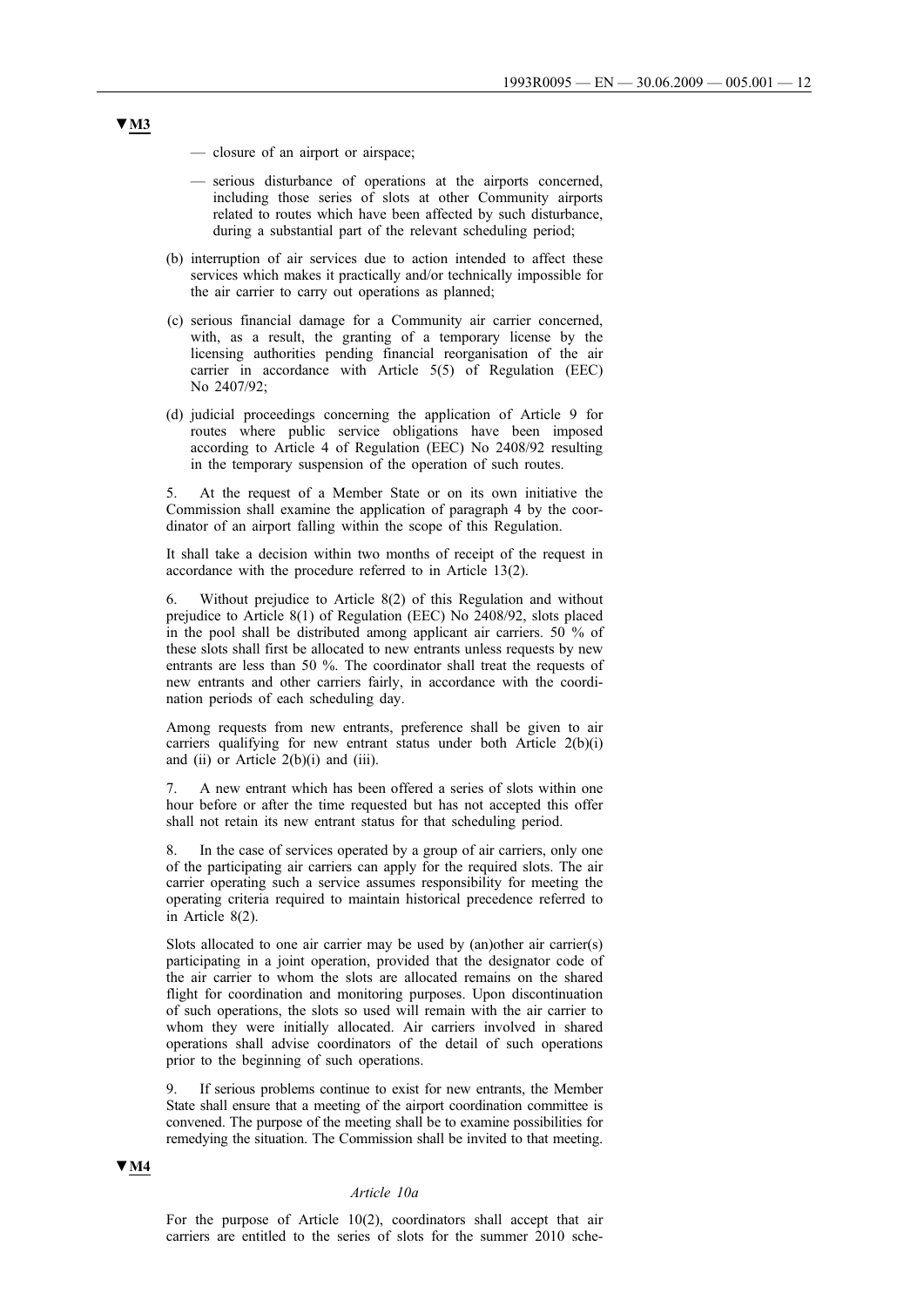# **▼M4**

duling period that were allocated to them at the start of the summer 2009 scheduling period in accordance with this Regulation.

 $\overline{\phantom{a}}$ 

## **▼M3**

#### *Article 11*

#### **Complaints and rights of appeal**

1. Without prejudice to rights of appeal under national law, complaints regarding the application of Articles 7(2), 8, 8a, 10 and 14(1) to (4) and (6) shall be submitted to the coordination committee. The committee shall, within a period of one month following submission of the complaint, consider the matter and if possible make proposals to the coordinator in an attempt to resolve the problem. If the complaint cannot be settled, the Member State responsible may, within a further two month period, provide for mediation by an air carriers' or airports' representative organisation or other third party.

2. Member States shall take appropriate measures, in accordance with national law, to protect coordinators with regard to claims for damages relating to their functions under this Regulation, save in cases of gross negligence or wilful misconduct.

## **▼B**

### *Article 12*

#### **▼M3**

#### **Relations with third countries**

1. Whenever it appears that, with respect to the allocation and use of slots at its airports, a third country:

- (a) does not grant Community air carriers treatment comparable to that granted by this Regulation to air carriers from that country, or
- (b) does not grant Community air carriers de facto national treatment, or
- (c) grants air carriers from other third countries more favourable treatment than Community air carriers,

the Commission may, in accordance with the procedure referred to in Article 13(2), decide that a Member State or Member States shall take measures, including the suspension in whole or in part of the application of this Regulation in respect of an air carrier or air carriers of that third country with a view to remedying the discriminatory behaviour of the third country concerned.

**▼B**

2. Member States shall inform the Commission of any serious difficulties encountered, in law or in fact, by Community air carriers in obtaining slots at airports in third countries.

## **▼M3**

## *Article 13*

#### **Committee procedure**

1. The Commission shall be assisted by a committee.

2. Where reference is made to this paragraph Articles 5 and 7 of Council Decision 1999/468/EC of 28 June 1999 laying down the procedures for the exercise of implementing powers conferred to the Commission (1) shall apply, having regard to the provisions of Article 8 thereof.

 $\overline{(^1)}$  OJ L 184, 17.7.1999, p. 23.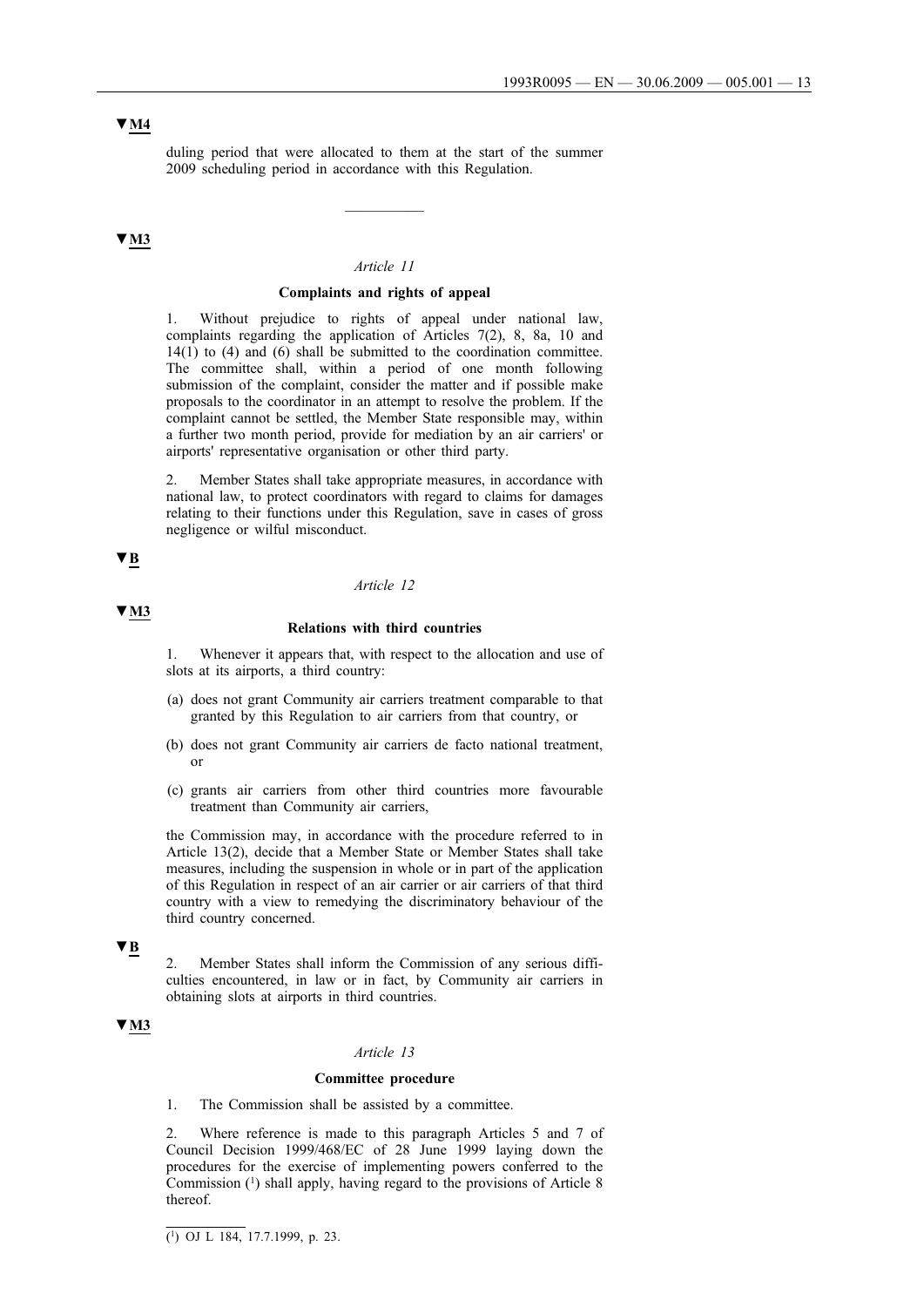The period laid down in Article 5(6) of Decision 1999/468/EC shall be set at three months.

3. The committee may also be consulted by the Commission on any other matter concerning application of this Regulation.

4. The committee shall adopt its rules of procedure.

## *Article 14*

## **Enforcement**

1. An air carrier's flight plan may be rejected by the competent Air Traffic Management authorities if the air carrier intends to land or take off at a coordinated airport, during the periods for which it is coordinated, without having a slot allocated by the coordinator.

The coordinator shall withdraw the series of slots provisionally allocated to an air carrier in the process of establishing itself and place them in the pool on 31 January for the following summer season or on 31 August for the following winter season if the undertaking does not hold an operating licence or equivalent on that date or if it is not stated by the competent licensing authority that it is likely that an operating licence or equivalent will be issued before the relevant scheduling period commences.

3. The coordinator shall withdraw and place in the pool the series of slots of an air carrier, which it has received following an exchange pursuant to Article 8a(1)(c) if they have not been used as intended.

4. Air carriers that repeatedly and intentionally operate air services at a time significantly different from the allocated slot as part of a series of slots or uses slots in a significantly different way from that indicated at the time of allocation and thereby cause prejudice to airport or air traffic operations shall lose their status as referred to in Article 8(2). The coordinator may decide to withdraw from that air carrier the series of slots in question for the remainder of the scheduling period and place them in the pool after having heard the air carrier concerned and after issuing a single warning.

5. Member States shall ensure that effective, proportionate and dissuasive sanctions or equivalent measures are available to deal with repeated and intentional operation of air services at times significantly different from the allocated slots or with the use of slots in a significantly different way from that indicated at the time of allocation, where this causes prejudice to airport or air traffic operations.

- 6. (a) Without prejudice to Article 10(4), if the 80 % usage rate as defined in Article 8(2) cannot be achieved by an air carrier, the coordinator may decide to withdraw from that air carrier the series of slots in question for the remainder of the scheduling period and place them in the pool after having heard the air carrier concerned.
	- (b) Without prejudice to Article 10(4), if after an allotted time corresponding to 20 % of the period of the series validity no slots of that series of slots have been used, the coordinator shall place the series of slots in question in the pool for the remainder of the scheduling period, after having heard the air carrier concerned.

#### *Article 14a*

#### **Report and cooperation**

1. The Commission shall submit a report to the European Parliament and the Council on the operation of this Regulation at the latest three years after its entry into force. The report shall address in particular the functioning of Articles 8, 8a and 10.